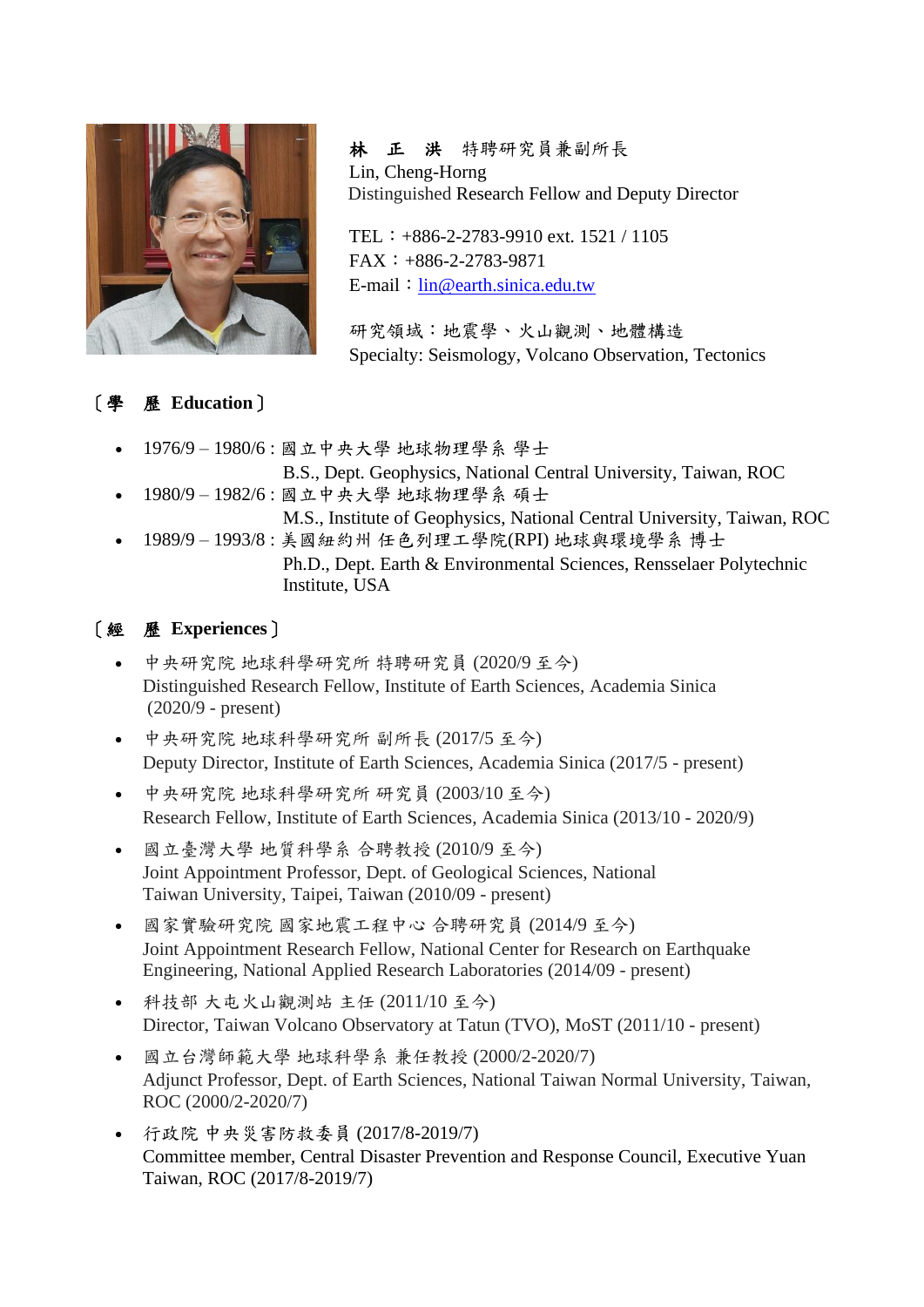- 行政院 災害防救專家諮詢委員 (2014/7-2018/6) Committee member, Disaster Prevention and Mitigation Expert Advisory Committee, Executive Yuan Taiwan, ROC (2014/7-2018/6)
- 國立中央大學 地球科學系 兼任教授 (2009/9-2016/7) Adjunct Associate Professor of Earth Sciences, National Central University, Taiwan, ROC (2009/9-2016/7)
- 科技部 中央政府科技發展計畫審議作業科技政策 智庫委員(2013-2016) Committee member, S&T development and policy thinktank, MoST (2013-2016)
- 科技部 地球科學學門 諮議委員(2012-2014) Advisory committee member, Discipline of Earth Science, Department of Natural Sciences and Sustainable Development, MoST (2012-2014)
- 日本北海道大學 火山地震研究所 訪問教授 (2013/7-9) Visiting Professor, Institute of Seismology and Volcanology (ISV), Faculty of Science, Hokkaido University (2013/7-9)
- 國科會 台灣地震科學中心(TEC) 主任 (2009/8-2013/7) Director of Taiwan Earthquake Research Center (TEC), MoST (2009/8-2013/7)
- 國科會 中央政府科技發展計畫審議作業科技政策 群組委員(2011-2013) Committee member, S&T development and policy, MoST (2011-2013)
- 國科會 地球科學學門 召集人(2009-2011) Chairperson, Discipline of Earth Science, MoST, Taiwan
- 中央研究院 地球科學研究所 副所長(2008/8-2010/7) Deputy Director, Institute of Earth Sciences, Academia Sinica (2008/8-2010/7)
- 中華民國地球科學學會(CGU)秘書長(2005/1-2007/12) Secretary General, Chinese Geoscience Union, Taiwan, ROC (2005/1-/2007/12)
- 日本名古屋大學 火山地震研究中心 訪問教授(2001/12-2002/12) Visiting Professor, Earthquake and Volcano Research Center, Nagoya University (2001/12- 2002/12)
- 中央研究院 地球科學研究所 副研究員(1998/5-2003/9) Associate Research Fellow, Institute of Earth Sciences, Academia Sinica (1998/5-2003/9)
- 中央研究院 地球科學研究所 助研究員(1994/5-1998/4) Assistant Research Fellow, Institute of Earth Sciences, Academia Sinica (1994/5-1998/04)
- 中央研究院 地球科學研究所 助理研究員 (1985/7-1994/4) Research Assistant, Institute of Earth Sciences, Academia Sinica (1985/7-1994/4)

# [榮譽與獎助]

- 2018-05-02:107 年度中華民國地球物理學會地球物理貢獻獎 2018 Geophysics Contribution Award from the Geophysical Society of R.O.C. (Taiwan)
- 2016-2018 : 科技部傑出研究獎 Outstanding Research Award, Ministry of Science and Technology, ROC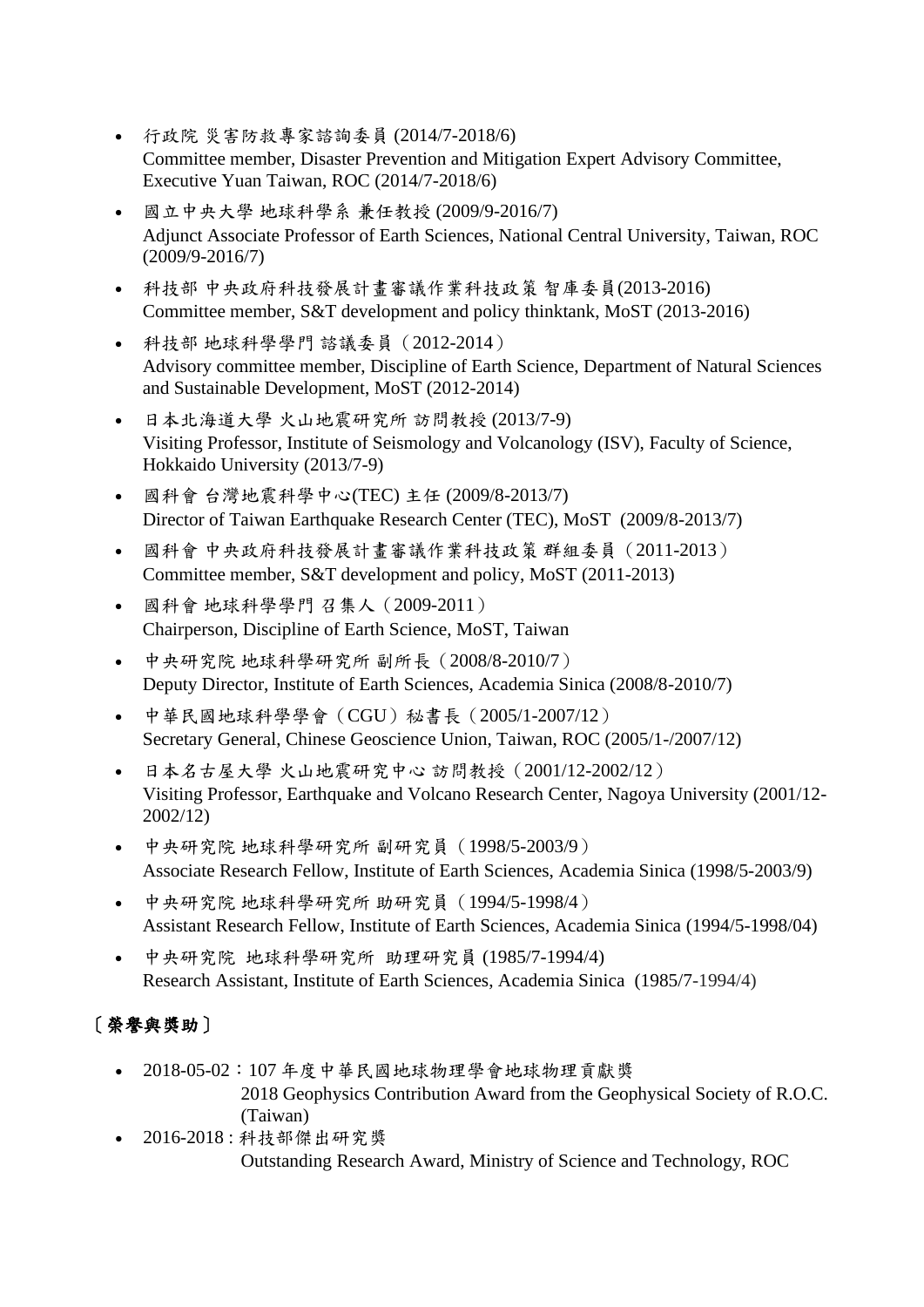- 2010-2012 : 科技部傑出研究獎 Outstanding Research Award, Ministry of Science and Technology, ROC
- 2005, 2010, 2015 : 中央研究院重要研究成果
	- Significant Research Achievements of Academia Sinica
- 2008:Terr. Atm. Ocean. Sciences 最佳論文獎 The best article award, Terr. Atm. Ocean. Sciences
- 2007 : 中華民國地球科學學會優良論文 The best paper award of the Chinese Geosciences Union
- 2004 : 中國地質學會 王漢倬先生學術論文獎章 Wang's Medal, Geological Society of China
- 2001/04/08-12 : 美國佛羅里達州奧蘭多國家數據中心應邀演講 Invited lectures at US National Data Center, Orlando, Florida
- 1998 : 中國地球物理學會優良論文獎 Excellent research paper award of the Chinese Geophysical Society • 1994 - 2001 : 國科會研究獎勵
	- Research Award of the National Science Council, ROC

# [學會會員]

- 美國地球物理學會 American Geophysical Union
- 中華民國地質學會 Geological Society Located in Taipei
- 中華民國地球物理學會 Chinese Taipei Geophysical Society

# [著 作]

### 期刊論文 **(Journal Papers):**

- Lin, C. H., Y.H. Yeh and Y.B. Tsai (1985). Determination of regional principal stress directions in Taiwan from fault plane solutions, *Bull. Inst. Earth Sciences*, *Academia Sinica*, Vol. 5, 67-86.
- Yen, H.Y., Y.H. Yeh and  $C$ . H. Lin (1986). Repeat measurement of gravity in Taiwan : Anomalous gravity related with the May 20, 1986 Haulien earthquake, *Bull. Inst. Earth Sciences, Academia Sinica*, Vol. 6, 65-72.
- Lin, C. H., Y.H. Yeh and S.W. Roecker (1989). Seismic velocity structures beneath the Sanyi-Fengyuan area, Central Taiwan and their tectonic implications, *Proc. Geol. Soc. China*, Vol. 32, No. 1, 101-120.
- Chen, K.J., Y.H. Yeh, C. H. Lin and H.Y. Yen (1989). The possibility of westward extension of the Meishan fault, *Proc. Geol. Soc. China*, Vol. 32, No. 1, 63-78.
- Yeh, Y.H., C. H. Lin and S.W. Roecker (1989). A study of crustal structures beneath northeastern Taiwan: Possible evidence of the western extension of Okinawa Trough, *Proc. Geol. Soc. China*, Vol. 32, No. 2, 139-156.
- Yen, H.Y., Y.H. Yeh, C. H. Lin, G.K. Yu and Y.B. Tsai (1990). Free-air gravity map of Taiwan and its applications, *Terr. Atm. Ocean.*, Vol. 1, No. 2, 143-155.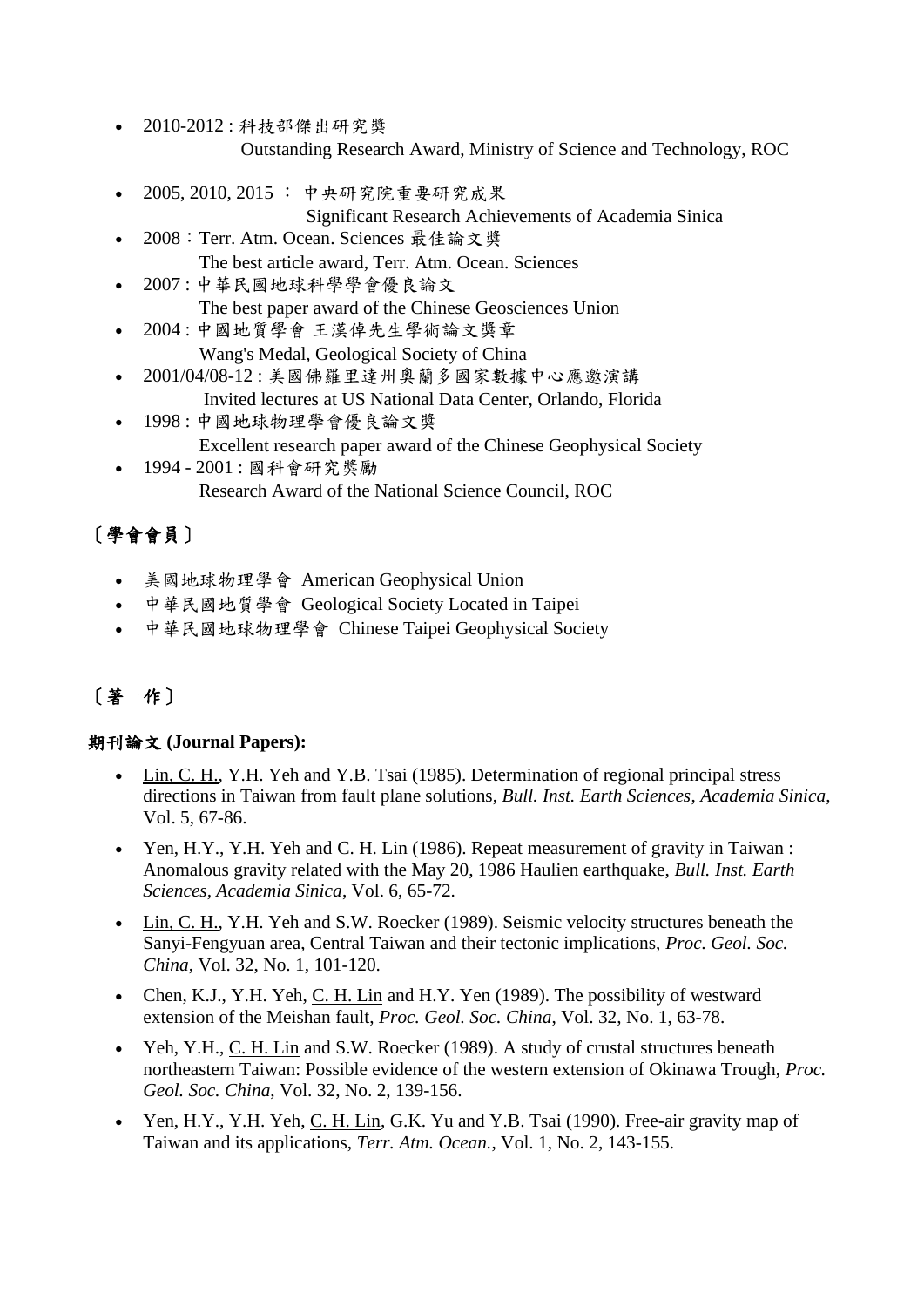- Yeh, Y.H., E. Barrier, C.H. Lin and J. Angiler (1991). Stress tensor analysis in the Taiwan area from focal mechanism of earthquakes, *Tectonophysics*, 200, 267-280. (SCI)
- Lin, C. H. and S.W. Roecker (1993). Deep earthquakes beneath central Taiwan : Mantle shearing in an arc-continent collision, *Tectonics*, Vol. 12, No. 3, 745-755. (SCI)
- Lin, C. H. (1995). A review of receiver function techniques for estimation of onedimensional velocity structures, *Terr. Atm. Ocean.,* Vol. 6, No. 2, 167-181.
- Yen, H.Y., Y.H. Yeh, C. H. Lin, K.J. Chen and Y.B. Tsai (1995). Gravity survey of Taiwan , *J. of Physical Earth*, Vol. 43, 683-696. (SCI)
- Lin, C. H. (1995). Epicenter location capability of a small aperture array, *Terr. Atm. Ocean.*, Vol. 6, No. 4, 541-552.
- Chen, K.J, Y.H. Yeh, H.Y. Yen and C.H. Lin (1995). Seismological studies in the Chinshan fault area, *J. Geol. Soc. China*, Vol. 38, No. 4, 335-354.
- Lin, C. H. (1996). Crustal structures estimated from arrival differences of the first P-waves in Taiwan , *J. Geol. Soc. China,* Vol. 39, No. 1, 1-12.
- Lin, C. H. and S.W. Roecker (1996). P-wave backazimuth anomalies by a small-aperture seismic array at Pinyon Flat, Southern California : implcations for structure and source location, *Bull. Seism. Soc. Am*., Vol. 86, No. 2, 470-476. (SCI)
- Lin, C. H. and S.W. Roecker (1997). Three-dimensional P-wave velocity structure of the Bear Valley region of central California , *Pure and Applied Geophy.,* Vol. 149, No. 4, 667- 688. (SCI)
- Yeh, Y.H., H.Y. Yen, K.C. Chen, J.M. Chiu, C. H. Lin, W.T. Liang, B.S. Huang, C.R. Lin, and T.Y. Hou (1997). A high-resolution seismic array experiment in the Hualien area, Taiwan , *Terr. Atm. Ocean.*, Vol. 8, No. 3, 329-344.
- Lin, C. H., Y.H. Yeh, H.Y. Yen, K.C. Chen, B.S. Huang, S.W. Roecker and J.M. Chiu (1998). Three-dimensional elastic wave velocity structures of the Hualien region of Taiwan : Evidence of active crustal exhumation, *Tectonics,* Vol. 17, 89-103. (SCI) [\(PDF\)](http://www.earth.sinica.edu.tw/content/papers/LinCH/97TC02510.pdf)
- Lin, C. H. (1998). Tectonic implications of an aseismic belt beneath the eastern Central Range of Taiwan: Crust subduction and exhumation, *J. of Geol. Soc. China*, Vol. 41, 441- 460.
- Yeh, Y.H., R.C. Shih, C. H Lin., C.C. Liu, H.Y. Yen, B.S. Huang, C.S. Liu and F.T. Wu (1998). Onshore/offshore wide-angle deep seismic profiling in Taiwan , *Terr. Atm. Ocean.,*  Vol. 9, No. 3, 301-316.
- Shih, R. C., C. H. Lin, H.L. Lai,Y.H. Yeh, B.S. Huang and H.Y. Yen (1998). Preliminary crustal structures across Central Taiwan from modeling of the onshore-offshore wide-angle seismic data, *Terr. Atm. Ocean.*, Vol. 9, No. 3, 317-328.
- Lin, C. H., B.S. Huang and R.J. Rau (1999). Seismological evidence for a low-velocity layer within the subducted slab of southern Taiwan , *Earth Planetary Science Letters*, 174, 231- 240. (SCI) [\(PDF\)](http://www.earth.sinica.edu.tw/content/papers/LinCH/epsl.pdf)
- Lin, C. H. (2000), Thermal modeling of continental subduction and exhumation constrained by heat flow and seismicity in Taiwan, *Tectonophysics*, Vol. 324, No. 3, 189-201 (SCI). [\(PDF\)](http://www.earth.sinica.edu.tw/content/papers/LinCH/tectonophysic.pdf)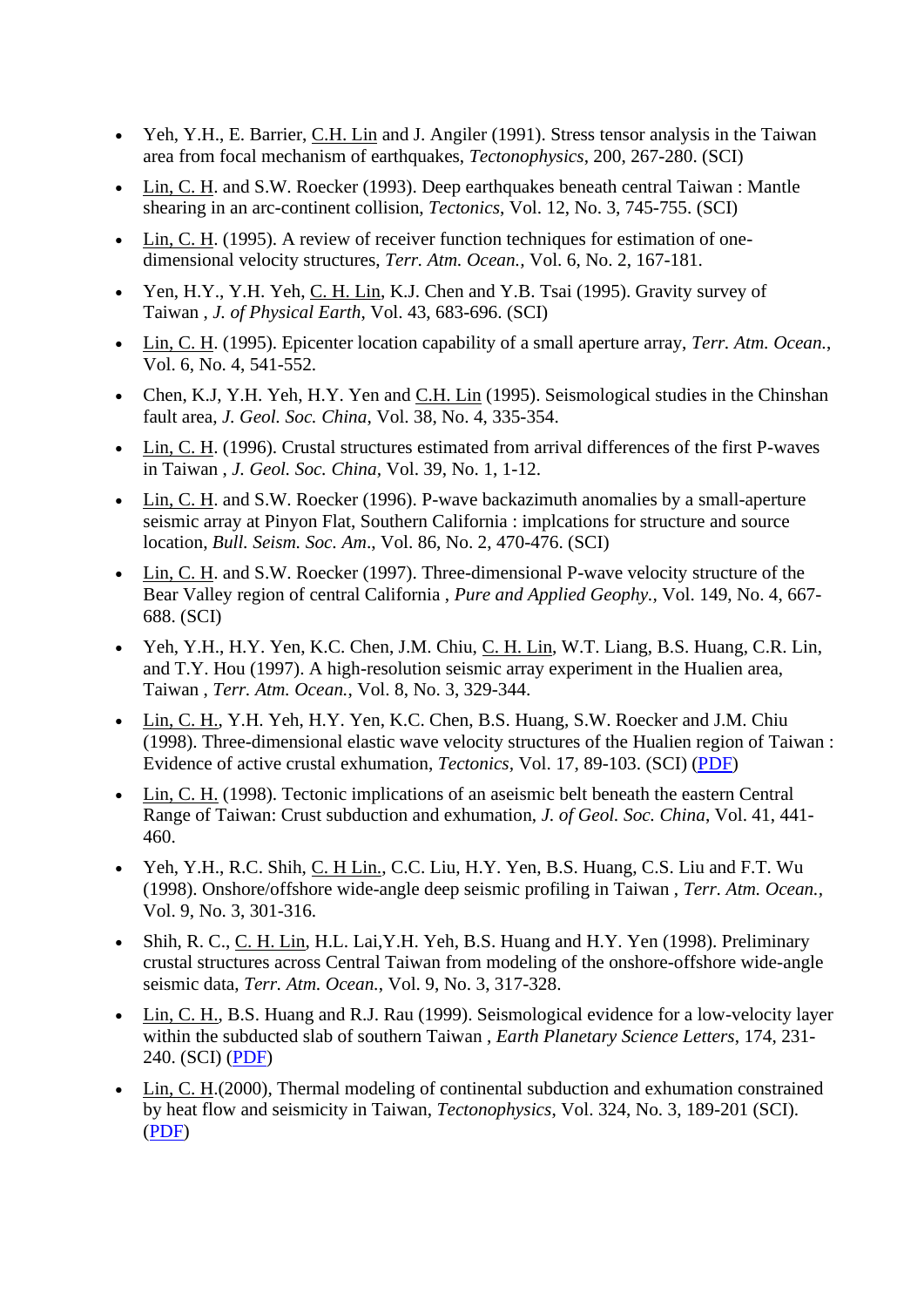- Lin, C. H. and S.W. Roecker (2000), Effects of ray tracing on the determination of earthquake hypocenters, focal mechanisms, and P-wave velocity structures in the Morgan Hill region of Central California, *Terr. Atm. Ocean.*, Vol. 11, No. 4, 929-941.
- Lin, C. H. and Y.H. Yeh (2001), Three-dimensional P and S wave velocity structures of the Chingshui-Tuchang geothermal area in northeastern Taiwan , *Western Pacific Earth Sciences*, Vol. 1, No. 1, 73-84.
- Lin, C. H., (2001), T-phase excited by S-waves and oscillated within the ocean above the southeastern Taiwan forearc, *Geophysical Research Letters,* Vol. 28, No. 17, 3297-3300. (SCI) [\(PDF\)](http://www.earth.sinica.edu.tw/content/papers/LinCH/2001GL013152.pdf)
- Lin, C. H. (2001), The 1999 Taiwan earthquake: a proposed stress-focusing, heel-shaped model, *Bull. Seism. Soc. Am.,* Vol. 91, No. 5, 1053-1061. (SCI) [\(PDF\)](http://www.earth.sinica.edu.tw/content/papers/LinCH/ssa00723.pdf)
- Lin, C. H. (2001), A major earthquake in the strong crust: the 1999 Taiwan earthquake, *Western Pacific Earth Sciences,* Vol. 1, No. 3, 339-350.
- Lin, C. H. (2002), Active continental subduction and exhumation: the Taiwan orogeny, *Terra Nova*. Vol. 14, No. 4, 281-287. (SCI) [\(PDF\)](http://www.earth.sinica.edu.tw/content/papers/LinCH/nova.pdf)
- Chen, K.J., C. H. Lin and C.J. Hsieh (2002), Mapping seismic attenuation structures of the volcanic area in northern Taiwan, *Western Pacific Earth Sciences*, Vol. 2, No. 3, 273-290.
- Lee, J.C., H.T. Chu, J. Angelier, J.C. Hu, S.B. Yu, H.Y. Chen, F.S. Jeng, C. H. Lin, R.J. Rau, J.D. Chow, S.H. Chang, and G.C. Jiang (2002), Crustal deformation and Active faulting in relation with seismic hazard: Study of the active Chihshang fault in Longitudinal Valley , eastern Taiwan . *Tichi*, 21, 2, 31-52. (in Chinese)
- Lin, C. H ., M. Ando, N. Fujii, K. Yamaoka, K. Tadokoro, A.S. Jin, K. Obara and M. Ishida (2003), Anomalous seismograms generated by an intermediate-depth earthquake: unusually scattering sources in the upper mantle of central Japan, *Geophysical Research Letters,* Vol. 30, No. 11, 1586-1589. (SCI) [\(PDF\)](http://www.earth.sinica.edu.tw/content/papers/LinCH/2002GL016837.pdf)
- Kostantinou, K.I., H. Kao, C. H. Lin and W.T. Liang (2003), Analysis of broadband regional waveforms of the September 29, 1996 earthquake at Bardarbunga volcano, central Iceland, *International Journal of Geophysics,* Vol. 154, 134-145. (SCI) [\(PDF\)](http://www.earth.sinica.edu.tw/content/papers/LinCH/gji_1932134-145.pdf)
- $\geq$ Chen, K.J., K. Chao, Y. T. Tseng, C. H. Lin and C.H. Chang (2003), Temporal Change of *Qs* -1 in the 1999 Chi-Chi Earthquake fault area, Taiwan, *Terr. Atm. Ocean.*, Vol. 14, No. 2, 101-113.(SCI)
- Lin, C. H ., Y.I. Chen, J.Y. Liu, K.J. Chen and Y.H. Yeh (2003), Earthquake clustering relative to lunar phases in Taiwan , *Terr. Atm. Ocean.* , Vol. 14, No. 3., 289-298. (SCI) [\(PDF\)](http://www.earth.sinica.edu.tw/content/papers/LinCH/tide-tao.pdf)
- Lin, C. H ., 安藤雅孝 , 藤井直之 , 山岡耕春 , 田所敬一 , A.S. Jin, 小原一成 , 石田瑞穗 (2003), 深發地震產生月震似的紡錘狀的地震波形 : 中部地方下地函內存在之散亂源 , 地球月刊, Vol. 25, No. 7, 508-512. (in Japanese)
- Konstantinou, K.I. and C. H. Lin (2004), Nonlinear time series analysis of volcanic tremor events recorded at Sangay volcano, Ecuador, *Pure and Applied Geophysics,* Vol. 161, No. 1, 145-163. (SCI) [\(PDF\)](http://www.earth.sinica.edu.tw/content/papers/LinCH/PAGEPH-2004.pdf)
- Lin, C. H. and M. Ando (2004), Seismological evidence of simultaneous mountain-building and crust-thickening from the 1999 Taiwan Chi-Chi earthquake (Mw=7.6), *Earth, Planets and Space*, Vol. 56, 163-167. (SCI) [\(PDF\)](http://www.earth.sinica.edu.tw/content/papers/LinCH/eps.pdf)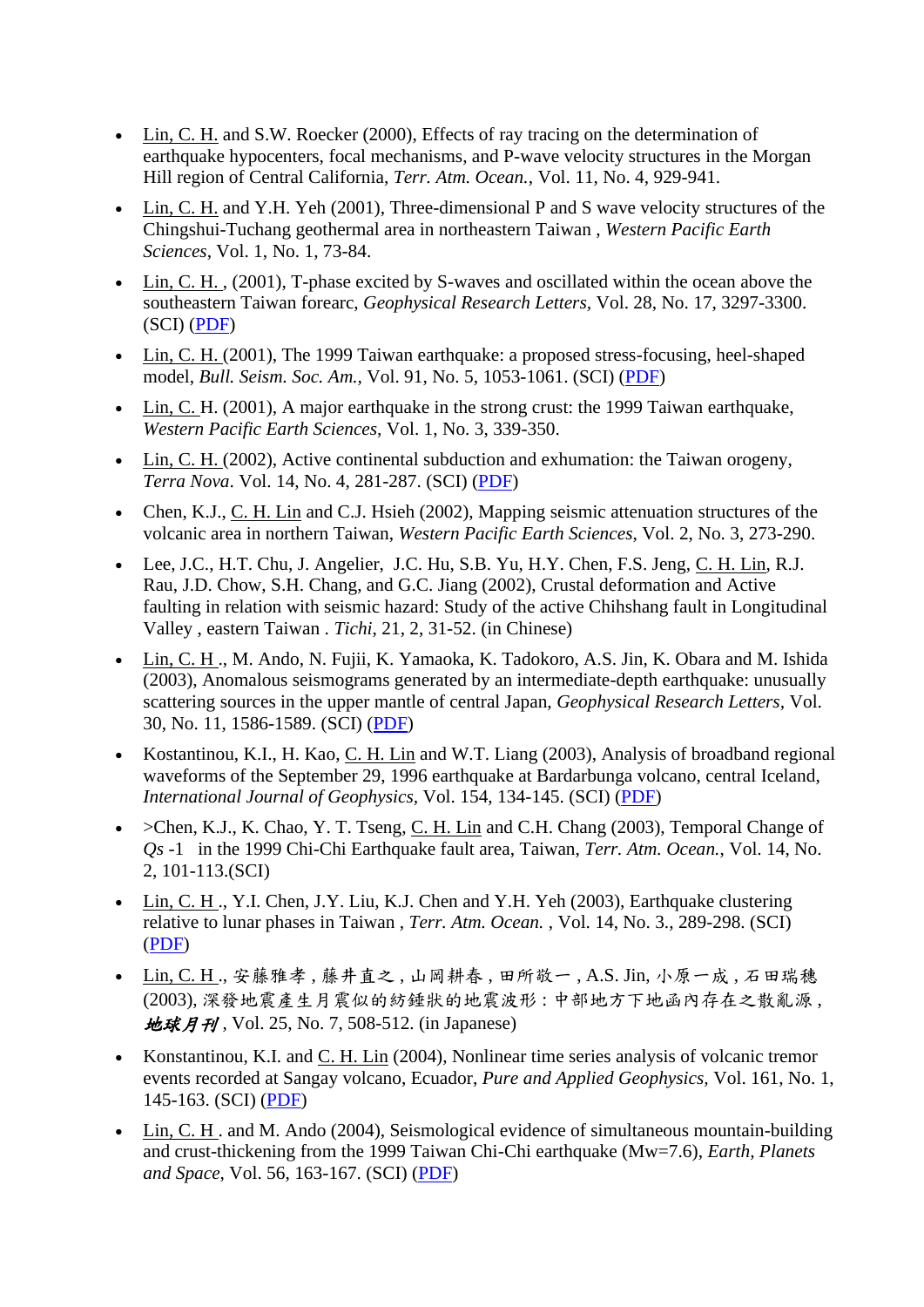- Lin, C. H. (2004), Repeated foreshock sequences in the thrust faulting environment of eastern Taiwan, *Geophysical Research Letters*, Vol. 31, No 13, L13601. (SCI) [\(PDF\)](http://www.earth.sinica.edu.tw/content/papers/LinCH/2004GL019833.pdf)
- Lin, C.H. (2004), Investigation of potential magma chambers beneath the Tatun volcanic area: preliminary results of earthquake monitoring, Bulletin of National Parks, Vol. 14, No. 2, 103-118. (in Chinese)
- Lin, C.H. (2005), Identification of mantle reflections from a dense linear seismic array: tectonic implications to the Taiwan orogeny, *Geophysical Research Letters* . Vol. 32, No. 6, L06315. (SCI) [\(PDF\)](http://www.earth.sinica.edu.tw/content/papers/LinCH/2004GL021814.pdf)
- Lin, C. H. K. I. Konstantinou, W.T. Liang, H.C. Pu, Y.M. Lin, S.H. You and Y.P. Huang (2005), Preliminary analysis of tectonic earthquakes and volcanoseismic signals recorded at the Tatun volcanic group, northern Taiwan, *Geophysical Research Letters* , Vol. 32, No.10, L10313. (SCI) [\(PDF\)](http://www.earth.sinica.edu.tw/content/papers/LinCH/2005GL022861.pdf)
- Lin, C.H. K. I. Konstantinou, H.C. Pu, C.C. Hsu, Y.M. Lin, S.H. You and Y.P. Huang (2005), Preliminary results of seismic monitoring at Tatun volcanic area of northern Taiwan, *Terr. Atm. Ocean.,* Vol. 16, No. 3, 563-577. (SCI)[\(PDF\)](http://www.earth.sinica.edu.tw/content/papers/LinCH/tao-2005.pdf)
- Lin, C.H. (2005), Seismicity increase after the construction of the world's tallest building: An active blind fault beneath the Taipei 101, *Geophysical Research Letters* . Vol. 32, No. 22, L22313. (SCI) [\(PDF\)](http://www.earth.sinica.edu.tw/content/papers/LinCH/2005GL024223.pdf)
- Chen, K.J., B. Chiu and C.H. Lin (2006), A search for a correlation between time change in transfer functions and seismic energy release in northern Taiwan, *Earth, Planets and Space*, Vol. 58, 981-991. (SCI) [\(PDF\)](http://www.earth.sinica.edu.tw/content/papers/LinCH/eps2006.pdf)
- Jung, T.K., J.Y. Liu, H.F. Tsai, B.S. Huang, C.H. Lin, S.B. Yu and Y.H. Yeh (2006), Ionospheric disturbances triggered by the Mw 7.6 earthquake off the coast of El Salvador on 13 January 2001, *Terr. Atm. Ocean.*, Vol. 17, No. 2, 345-353 (SCI: 0.96). [\(PDF\)](http://www.earth.sinica.edu.tw/content/papers/LinCH/tao2006.pdf)
- Konstantinou, K. I., C.H. Lin and W.T. Liang (2007), Seismicity characteristics of a potentially active Quarternary volcano: the Tatun Volcano Group, northern Taiwan, *J. Volcanology Geothermal Research*. , Vol. 160., Issues 3-4, 300-318. [\(PDF\)](http://www.earth.sinica.edu.tw/content/papers/LinCH/JVGR_2006.pdf)
- Lin, C.H., L.W. Hsu, M.Y. Ho, T.C. Shin, K.J. Chen and Y.H. Yeh (2007), Low-frequency submarine volcanic swarms at the southernwestern end of the Okinawa Trough, *Geophysical Research Letters*, 34, L06310, doi:10.1029/2006GL029207.
- Lin, C.H.(2007), Tomographic image of crustal structures across the Chelungpu fault: Is the seismogenic layer structure- or depth-dependent? *Tectonophysics*, doi:10.1016/j.teco.2007.1.022.
- Chen, K.J., Y.R. Ho, B. Chiu, J.S. Wang, R. Sun, and C.H. Lin (2007) Correlation between time change in modulus of short-period geomagnetic variation and seismic energy release in Taiwan, *Terr. Atm. Ocean.*, Vol. 18, No. 3, 577-591.
- Lin. C.H., K.I. Konstantinou and H.C. Pu (2007), Volcano-seismic signals in the Tatun volcanic area, *Bulletin of National Parks*, Vol. 17, No. 1, 87-97. (in Chinese).
- Lin, C.H., Y.H. Yeh, M. Ando, K.J. Chen, T.M. Chang and H.C. Pu (2008), Earthquake doublet sequences: Evidence of static triggering in the strong convergent zones of Taiwan, *Terr. Atm. Ocean.,* Vol. 19, No. 6, 589-594.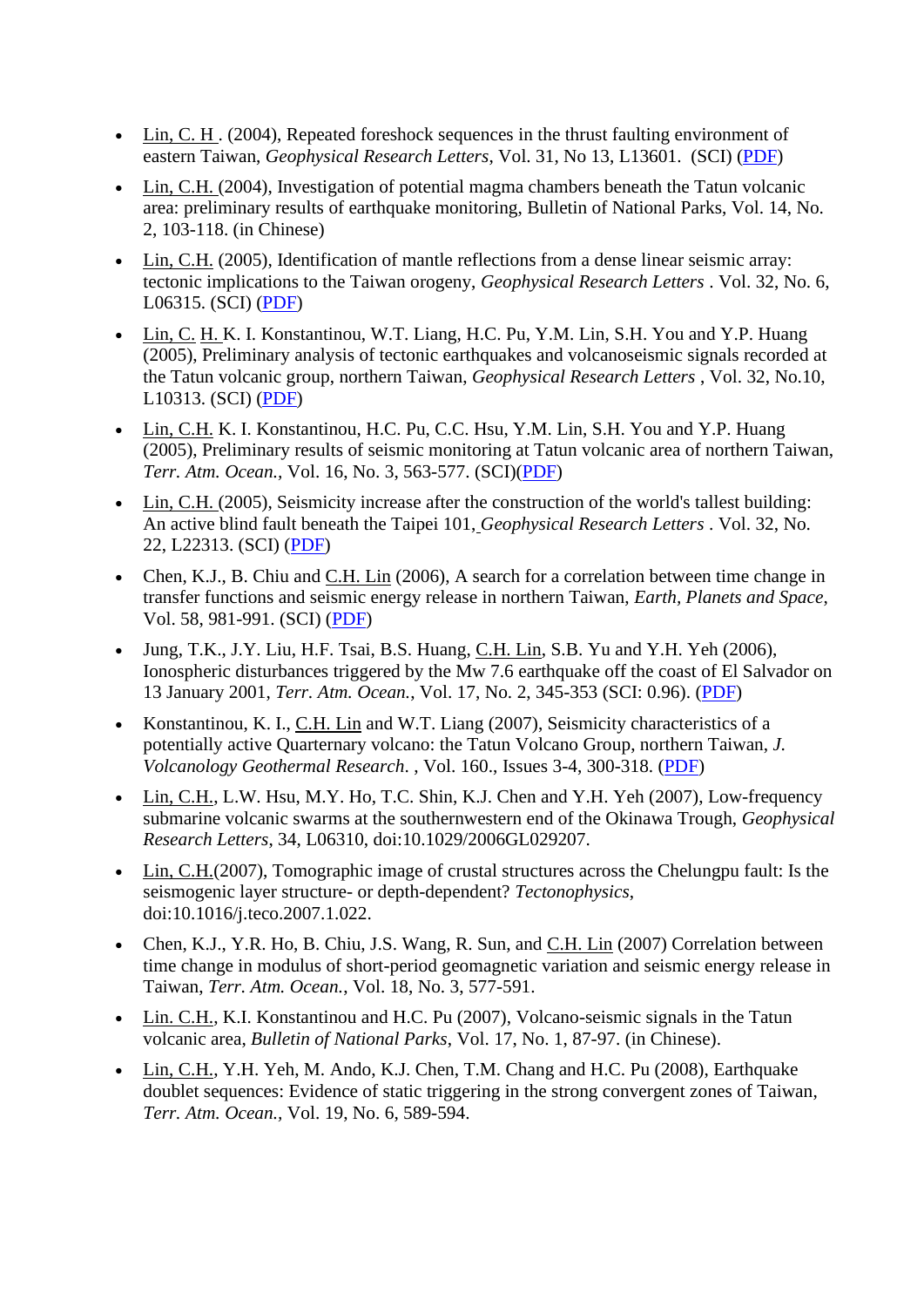- Lin, C.H. (2009), Compelling evidence of an aseismic slab beneath central Taiwan from a dense linear seismic array, *Tectonophysics*, Vol. 466, 205-212, doi :10.1016/j.tecto.2007.11.029
- Lin, C.H. (2009), Foreshock characteristics in Taiwan: Potential earthquake warning, *J. Asian Earth Sci., Vol. 34, Issue 5, 655-662,* doi: 10.1016/j.jseaes.2008.09.006.
- Lin J.Y., J-C Sibuet, C. S. Lee, S. K. Hsu, F. Klingelhoefer, Y. Auffret, P. Pelleau, J. Crozon, C.H. Lin (2009), Microseismicity and faulting in the Southwestern Okinawa Trough. *Tectonophysics* , Vol. 466, 268-280, doi:10.1016/j.tecto.2007.11.030.
- K. I. Konstantinou, C. H. Lin, W. T. Liang, Y.-C. Chan (2009), Seismogenic stress field beneath the Tatun Volcano Group, northern Taiwan. *Journal of Volcanology and Geothermal Research.* v. 187, Issues 3-4, p. 261-271.
- Lin. C.H. (2010), Temporal *b*-value variations throughout seismic faulting process: the 2008 Taoyuan earthquake in Taiwan, *Terr. Atm. Ocean.,* Vol. 21, No. 2, 229-234, doi:10.3319/tao.2009.02.09.01. (SCI)
- H. C. Pu, C. H. Lin<sup>\*</sup>, K. L. Wen, T. M. Chang, Y. H. Yeh, and W. Y. Chang (2010), A low velocity zone along the Chaochou Fault of southern Taiwan: seismic image revealed by a linear seismic array, Terr. Atm. Ocean., Vol. 21, No. 5, 781-790. (SCI). \* The corresponding author.
- Lin, C.H. (2010), A large aftershock (Mw=6.0) of the 2008 Wenchuan earthquake (Mw=7.9) triggering by shear wave reflected from the earth's core, *Bull. Seism. Soc. Am.*, Vol. 100, No. 5B, 2858-2865, doi: 10.1785/0120090141 (SCI).
- Lin, C.H., H. Kumagai, M. Ando and T.C. Shin (2010), Detection of landslides and submarine slumps using broadband seismic networks, *Geophysical Research Letters.,37, L22309,* doi:10.1029/2010GL044685. (SCI).
- Liu, J.Y., H. F. Tsai, C. H. Lin, M. Kamogawa, Y. I. Chen, C. H. Lin, B. S. Huang, S.B. Yu and Y.H. Yeh (2010), Coseismic ionospheric disturbances triggered by the Chi-Chi earthquake, *J. Geophy. Res.*, Vol. 115, A08303, doi:10.1029/2009JA014943. (SCI)
- Tang, C.C., Z.G. Peng, K. Chao, C.H. Chen and C.H. Lin (2010), Detecting low-frequency earthquakes within non-volcanic tremor in Southern Taiwan triggered by the 2005 Mw8.6 Nias earthquake, *Geophysical Research Letters,* Vol. 37, L17307, doi:10.1029/2010GL043918. (SCI)
- You, S.-H., Gung, Y., Chiao, L.-Y., Chen, Y.-N., Lin, C.-H., Liang, W.-T., Chen, Y.-L., 2010. Multi-scale ambient noise tomography of short period Rayleigh waves across northern Taiwan. *Bull. Seismol. Soc. Am*., V. 100, No. 6, 3165-3173. Doi: 10.1785/ 0120090394. (SCI)
- Lin. C.H. (2011) Seismic evidence for slab melting from strong scattering waves", *TAO, 22(3), 255-260*.
- Chen, K.J., B. Chiu, J.S. Wang, C.Y. Lee, C.H. Lin, K. Chao (2011) Geomagnetic anomaly at Lunping before the 1999 Chi-Chi earthquake (Mw = 7.6) in Taiwan. Natural Hazards, Vol. 58, Issue 3, 1233-1252, DOI:10.1007/s11069-011-9726-7.
- Chao, K., Z. Peng, C. Wu, C.C. Tang, C.H. Lin(2012), Remote triggering of non-volcanic tremor around Taiwan, Geophysical J. International, Vol. 188, Issue 1, 301-324. doi:10.1111/j.1365-246X.2011.05261.x (SCI).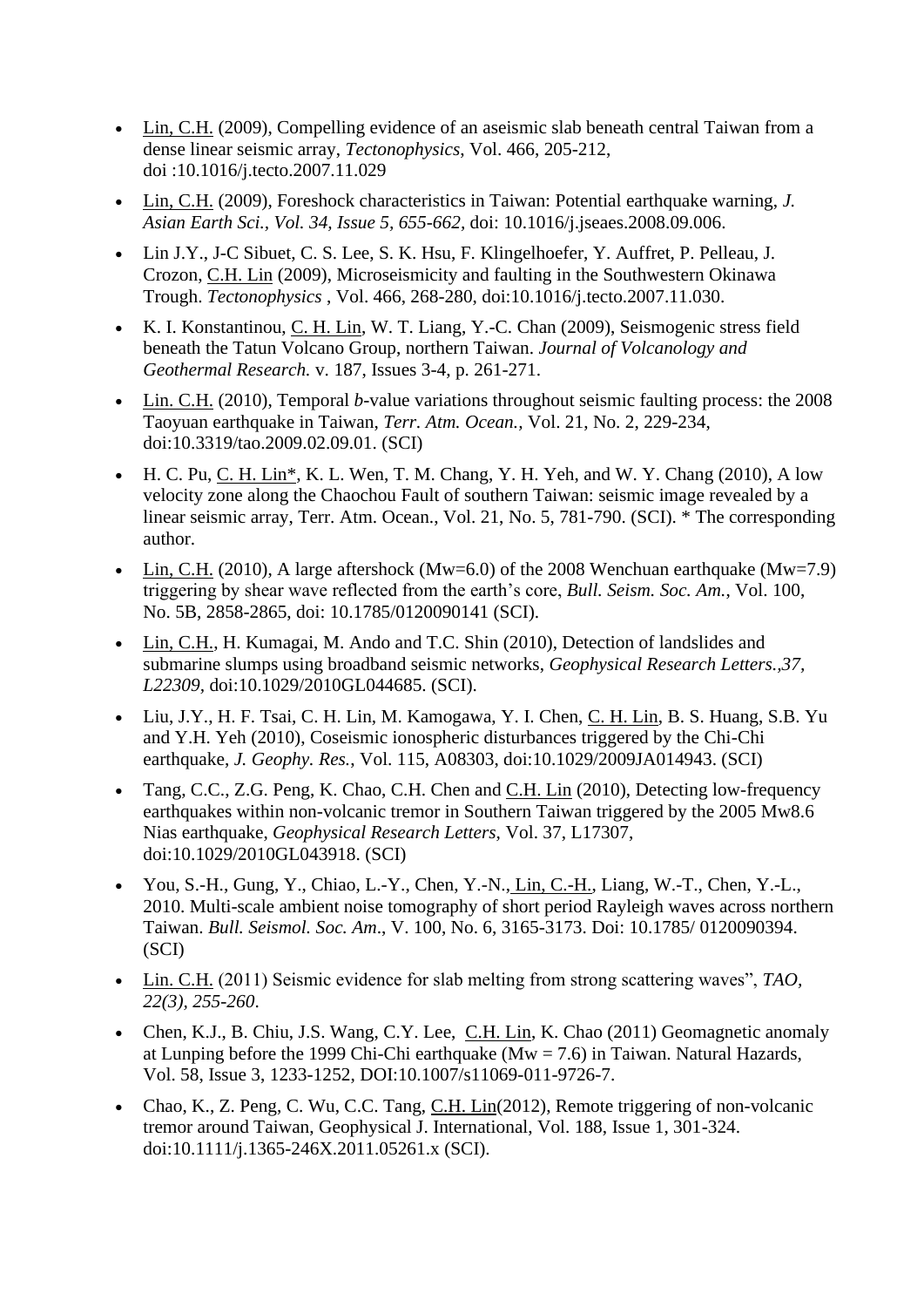- Lin, C.H. (2012), The possible observation of slow slip events priori the occurrence of the 1999 Chi-Chi earthquake, Terr. Atm. Ocean. Sci., Vol. 23, No. 2, 145-159, April 2012. Doi:10.3319/TAO.2011.09.23.01(T).
- Ando, M., Y. Tu, H. Kumagai, Y. Yamanaka, C.H. Lin (2012), Vey low frequency earthquakes along the Ryukyu subduction zone, Geophysical Research Letters, Vol. 39, L04303, Doi:10.1029/2011GL050559.
- Lin, C.H. (2012), Remote triggering of the Mw 6.9 Hokkaido earthquake as a result of the Mw 6.6 Indonesia earthquake on September 11, 2008, Terr. Atm. Ocean. Sci., Vol. 23, No. 3, 283-290, doi:10.3319/TAO.2012.01. 12.01(T).
- Lin, C.H. (2012), Preliminary estimation of landslide seismic magnitude, Western Pacific Geological Sciences, Vol. 12, No. 1, 115-128.
- Rontogianni, S., Konstantinou, K. I., & Lin, C. H. (2012). Multi-parametric investigation of the volcano-hydrothermal system at Tatun Volcano Group, Northern Taiwan. Natural Hazards and Earth System Sciences, 12(7), 2259-2270. doi:10.5194/nhess-12-2259-2012
- Chen, C.-H., Wang, C.-H., Wen, S., Yeh, T.-K., Lin, C.-H., Liu, J.-Y., Yen, H.-Y., Lin, C., Rau, R.-J., and Lin, T.-W.: Anomalous frequency characteristics of groundwater level before major earthquakes in Taiwan, Hydrol. Earth Syst. Sci., 17, 1693-1703, doi:10.5194/hess-17- 1693-2013, 2013.
- You, S.H., Y. Gung, C.H. Lin, K.I. Konstantinou, T.M. Chang, E.T.Y. Chang, H.C. Pu and R. Solidum (2013), A preliminary analysis of seismicity recorded at Taal volcano, Luzon island Philippines,, J. Asian Earth Sciences, 65, 100-106.
- Konstantinou, K.I., C.Y. Pan and C.H. Lin (2013), Microearthquake activity around Kueishantao volcano, offshore northeastern Taiwan: Insights into the volcano-tectonic interactions at the tip of the southern Okinawa Trough, Tectonophysics, 593, 20-32. .
- Tang, C.C., Z. Peng, C.H. Lin, K. Chao and C.H. Chen (2013), Reoccurring low-frequency earthquakes as a basic element of triggered tremors in southern Taiwan, Earth and Planetary Science Letters, 373, 1-7.
- Ando, M.M. Nakamura and C.H. Lin (2013) Tsunami folklore and potential tsunami risk on the eastern coast of Taiwn. TAO, 24,6, 951-961.
- Murasea, M., N., Matta, C.H. Lin, W.S. Chen and N. Koizumie, 2013, "An episodic creep slip event detected by a precise levelling surveys at the central part of the Longitudinal Valley Fault, eastern Taiwan", Tectonophysics, 608,904-913.
- Huang, Y. C., H. Yao, F. T. Wu, W. T. Liang, B. S. Huang, C. H. Lin, and K. L. Wen (2014). Crustal and upper mantle S-wave velocity structures across the Taiwan Strait from ambient seismic noise and teleseismic Rayleigh wave analyses, Journal of Asian Earth Sciences, 81, 38-52, doi:10.1016/j.jseaes.2013.11.023. (SCI)
- Murase, M., N. Matsuta, K. Ozawa, C.H. Lin, W. S. Chen, J.-J. Lin, Y. Nishikawa, E. Wada, N. Koizumi (2014), An acceleration event of creeping slip detected by precise leveling survey at the central part of the Longitudinal valley fault, eastern Taiwan (2010- 2013), Proceeding of the Inst. of National Sciences, Nihon University, No. 49, 231-242.
- Pu, H. C., C. H. Lin\*, Y.C. Huang, L.C. Chang, H. F. Lee, P.L. Leu, N. C. Hsiao, C. H. Chang and Y. H. Yeh (2014), The Volcanic Earthquake Swarm of October 20, 2009 in the Tatun Area of Northern Taiwan, Terr. Atm. Ocean. Sci, Vol. 25, No. 5, 625-635. (\* correspondent author). (SCI)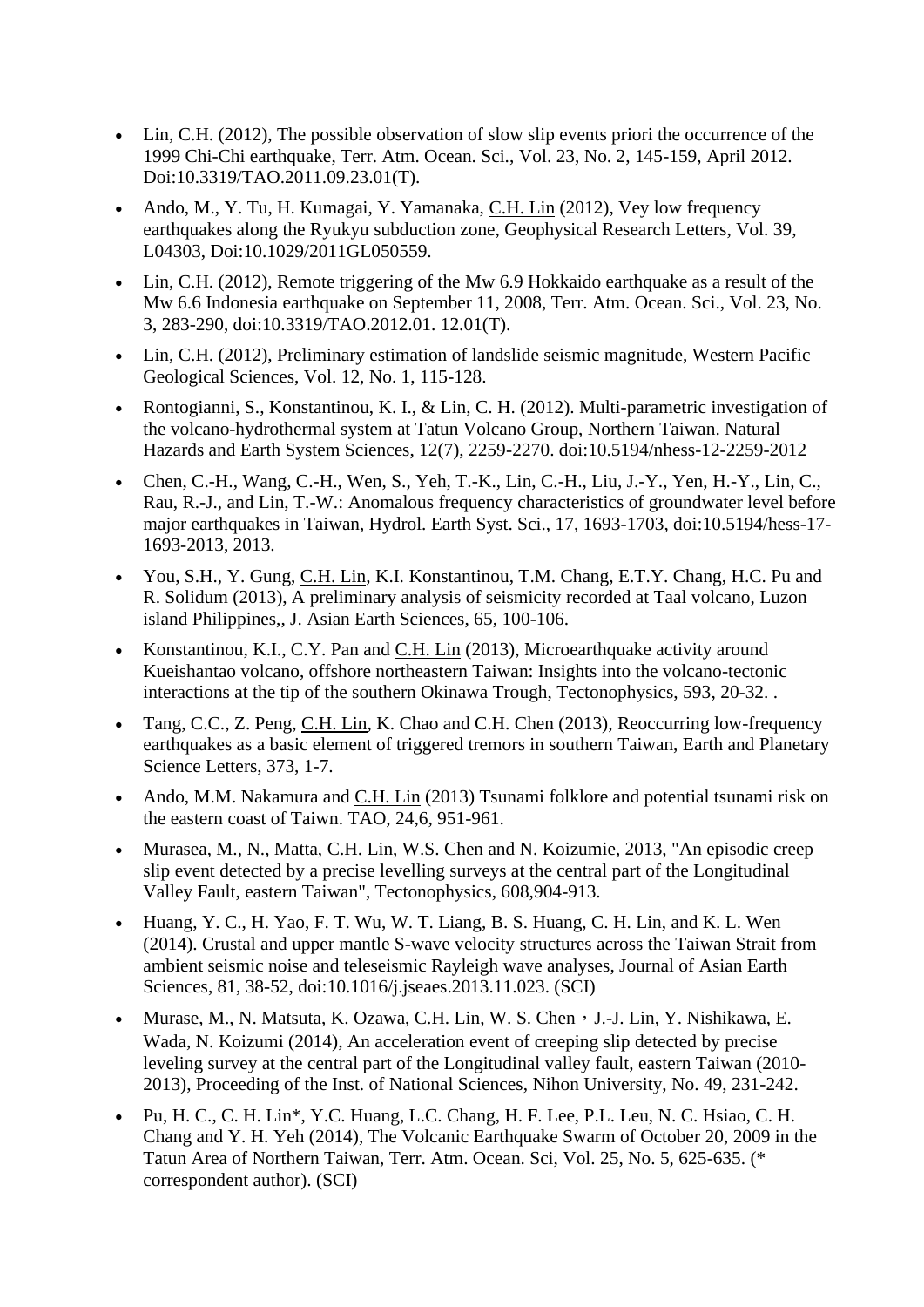- Murase, M., C.H. Lin, F. Kimata, H. Mori and H.C. Pu (2014), Volcano-hydrothermal activity detected by precise levelling surveys at the Tatun volcano group in Northern Taiwan during 2006-2013, J. Volcanology Geothermal Research, Vol. 286, 30-40. (SCI).
- Tang, C.C., C.H. Lin and Z. Peng (2014), Spatial-temporal evolution of early aftershocks following the 2010 ML 6.4 Jiashian earthquake in southern Taiwan, Geophysical Journal International, Vol. 199, 1772-1783. (SCI)
- Lin, C.H. (2015), Insight into landslide kinematics from a broadband seismic network, Frontier Letter of Earth, Planets and Space, Vol. 67:8, doi:10.1186/s40623-014-0177-8. (SCI).
- Chen, C.H., C.H. Lin, H.L. Hsu, C.H. Wang, L.C. Lee, P. Han, S. Wen, C.S. Chen (2015). Evaluating the March 27, 2013 M6.2 Earthquake Hypocenter Using Momentary High-Conductivity Materials, Terr. Atmos. Ocean. Sci., 26, 1-9. (SCI)
- Lin, C.H., 2015, "Seismic evidence for residual slab of ancient westward subduction beneath southern Taiwan", TERRESTRIAL ATMOSPHERIC AND OCEANIC SCIENCES, Vol. 26, No. 6, 655-661. (SCI)
- Lin, C.H., 2015, "Abundant landslides associated with extreme weather change during 2009 Typhoon Morakot", TERRESTRIAL ATMOSPHERIC AND OCEANIC SCIENCES, vol. 26, No. 3, 351-353. (SCI)
- Lin, C.H., C.C. Jan, H.C. Pu, Y. Tu, C.C. Chen and Y.M. Wu, 2015, "Landslide seismic magnitude", Earth Planetary Science Letters, vol. 429, 122-127. (SCI)
- Sun, W.F., Z. Peng, C.H. Lin and K. Chao, 2015, "Detecting deep tectonic tremor in Taiwan with a dense array", BULLETIN OF THE SEISMOLOGICAL SOCIETY OF AMERICA, vol. 105, No. 3, 1349-1358.(SCI)
- Ando, M., Y. Tu and C.H. Lin, 2015, "Generation-to-generation transmitted tsunami-like wave sightings along the east coast of Taiwan", TERRESTRIAL ATMOSPHERIC AND OCEANIC SCIENCES, Vol. 26, No. 4, 355-359. (SCI)
- Chen, C.H., Tang, C.C., Cheng K.C., Wang, C.H., Wen, S., Lin, C.H., Wen, Y.Y., Meng, G., Yeh, T.K., Jan, J.C., Yen, H.Y., Liu, J.Y., 2015, "Groundwater-strain coupling before the 1999 Mw 7.6 Taiwan Chi-Chi earthquake", JOURNAL OF HYDROLOGY, Vol. 524, 378-384. (SCI)
- Lee, S.J., T.Y. Yeh, H.H. Huang and C.H. Lin, 2015, "Numerical earthquake models of the 2013 Nantou, Taiwan, earthquake series: Characteristics of source rupture processes, strong ground motions and their tectonic implications", JOURNAL OF ASIAN EARTH SCIENCES, Vol. 114, 365-372.. (SCI)
- Chen, C.H., C.H. Lin, C.H. Wang, J.Y. Liu T.K. Yeh, H.Y. Yen and Z.W. Lin, 2015, "Potential relationships between seismo-crustal and seismo-conductivity anomalies", JOURNAL OF ASIAN EARTH SCIENCES, 114, 327-337. (SCI)
- Fu, C.S., P. K. Wang, L. C. Lee, C. H. Lin, W.Y. Chang, G. Giuliani and D. Ouzounov, 2015, "Temporal variation of gamma rays as a possible precursor of earthquake in the Longitudinal Valley of eastern Taiwan", JOURNAL OF ASIAN EARTH SCIENCES, Vol. 114, No. 2, 362-372. (SCI)
- Lin, C.H., 2016, "Evidence for a magma reservoir beneath the Taipei metropolis of Taiwan from both S-wave shadows and P-wave delays", *SCIENTIFIC REPORTS*, Vol. 6, 39500. (SCI)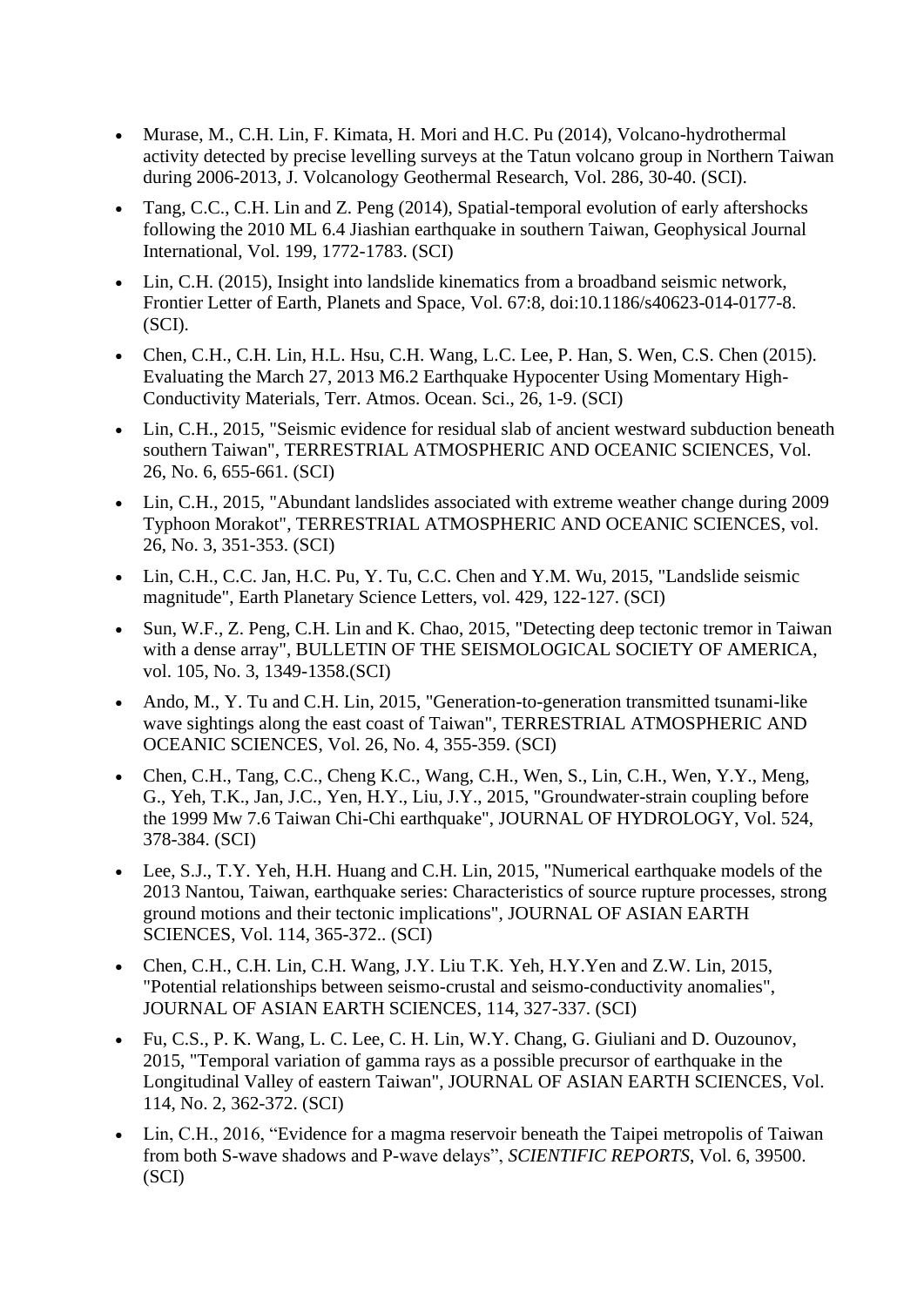- Lin, C.H. and H.C. Pu, 2016, "Very-long-period seismic signals at the Tatun Volcano group, northern Taiwan", *JOURNAL OF VOLCANOLOGY AND GEOTHERMAL RESEARCH*, Vol. 328, 230-236.
- Wu, Y.M., W.T. Liang, H. Mittal, W.A. Chao, C.H. Lin, B.S. Huang and C.M. Lin, 2016, "Performance of a low-cost earthquake early warning (P-alert) during 2016 ML6.4 Meinong (Taiwan) earthquake", *BULLETIN OF THE SEISMOLOGICAL SOCIETY OF AMERICA*, Vol. 84, No. 5, 1-9. (SCI)
- Wen, H.Y., T.F. Yang, T F. Lan, H.F. Lee, C.H. Lin, Y. Sano, C.H. Chen, 2016, "Soil CO2 flux in hydrothermal areas of the Tatun volcano group, northern Taiwan", *JOURNAL OF VOLCANOLOGY AND GEOTHERMAL RESEARCH*, Vol. 321, 114-124. (SCI)
- Pu, C.H. and C.H. Lin, 2016, "Probable slow slips in the mid-crust of Hsinchu, northwestern Taiwan: temporal correlation between normal faulting earthquakes and relative uplift", *JOURNAL OF ASIAN EARTH SCIENCES*, Vol. 122, 80-90. (SCI)
- Jan, J. C., W.A. Chao, Y. M. Wu, C. C. Chen and **C.H. Lin,** (2017), How well can we extract the permanent displacement from low-cost MEMS accelerometers?, *SENSORS, Vol. 17,* 2643-2650.
- You, S.H., Y.C. Gung, K. Konstantinou and **C.H. Lin,** (2017), Three-dimensional shallow velocity structures beneath Taal volcano, Philippines, *JOURNAL OF SEISMOLOGY, Vol. 21,* 1427-1438.
- Chen, C.H., **C.H. Lin,** H.Y. Yen, C.R. Chen, J. C. Jan, C. H. Wang, J. Y. Liu, (2017), Artificial magnetic disturbance from mass rapid transit system in Taiwan", *TERRA NOVA, vol. 29,* 306-311.
- Pu, H.C., **C.H. Lin,** L.C. Chang, C.W. Kan, C.M. Lin, M.H., Y.H. Li, Y.C. Lai and M.H. Shih, (2017), Geological implications of the 0212 earthquake in 2014 at the Tatun volcano group of Taiwan: Synergistic effect of volcanic and faulting activities, *JOURNAL OF ASIAN EARTH SCIENCES, vol. 149,* 93-102.
- Kumar, A., V Walia, Y. C. Sung, S. J. Lin, H. F. Lee;**C. H. Lin,** C. H. Chen and C. C. Fu, (2017), Integrated radon monitoring in Tatun Volcanic Areas of Northern Taiwan, *TERRESTRIAL ATMOSPHERIC AND OCEANIC SCIENCES, vol. 29,* No. 4, 1-13.
- Chio, S.H. and **C.H. Lin,** (2017), Preliminary study of UAS with thermal sensor for volcanic geothermal monitoring in Taiwan , *SENSORS, vol. 17,* 1649-1666.
- Huang, Y.C., **C.H. Lin,** T. Kagiyama, (2017), Shallow crustal velocities and volcanism suggested from ambient noise studies using a dense broadband seismic network in the Tatun Volcano Group of Taiwan, *JOURNAL OF VOLCANOLOGY AND GEOTHERMAL RESEARCH, vol. 341,* 6-20.
- Lin, C.H., (2017), Dynamic triggering of drumbeat seismicity at Tatun volcano group in Taiwan, *GEOPHYSICAL JOURNAL INTERNATIONAL, vol. 210,* 354-359.
- Lin, C.H., (2017), Probable dynamic triggering of phreatic eruption at the Tatun volcano group in Taiwan,*JOURNAL OF ASIAN EARTH SCIENCES, Vol. 149,* 78-85.
- Chen, Horng-Yue, Ryoya Ikuta, **Cheng-Horng Lin**, Ya-Ju Hsu, Takeru Kohmi, Chau-Chang Wang, Shui-Beih Yu, Yoko Tu, Toshiaki Tsujii, Masataka Ando, (2018), Back-Arc Opening in the Western End of the Okinawa Trough Revealed From GNSS/Acoustic Measurements, *Geophysical Research Letters, 45(1),* 137-145, DOI: 10.1002/2017GL075724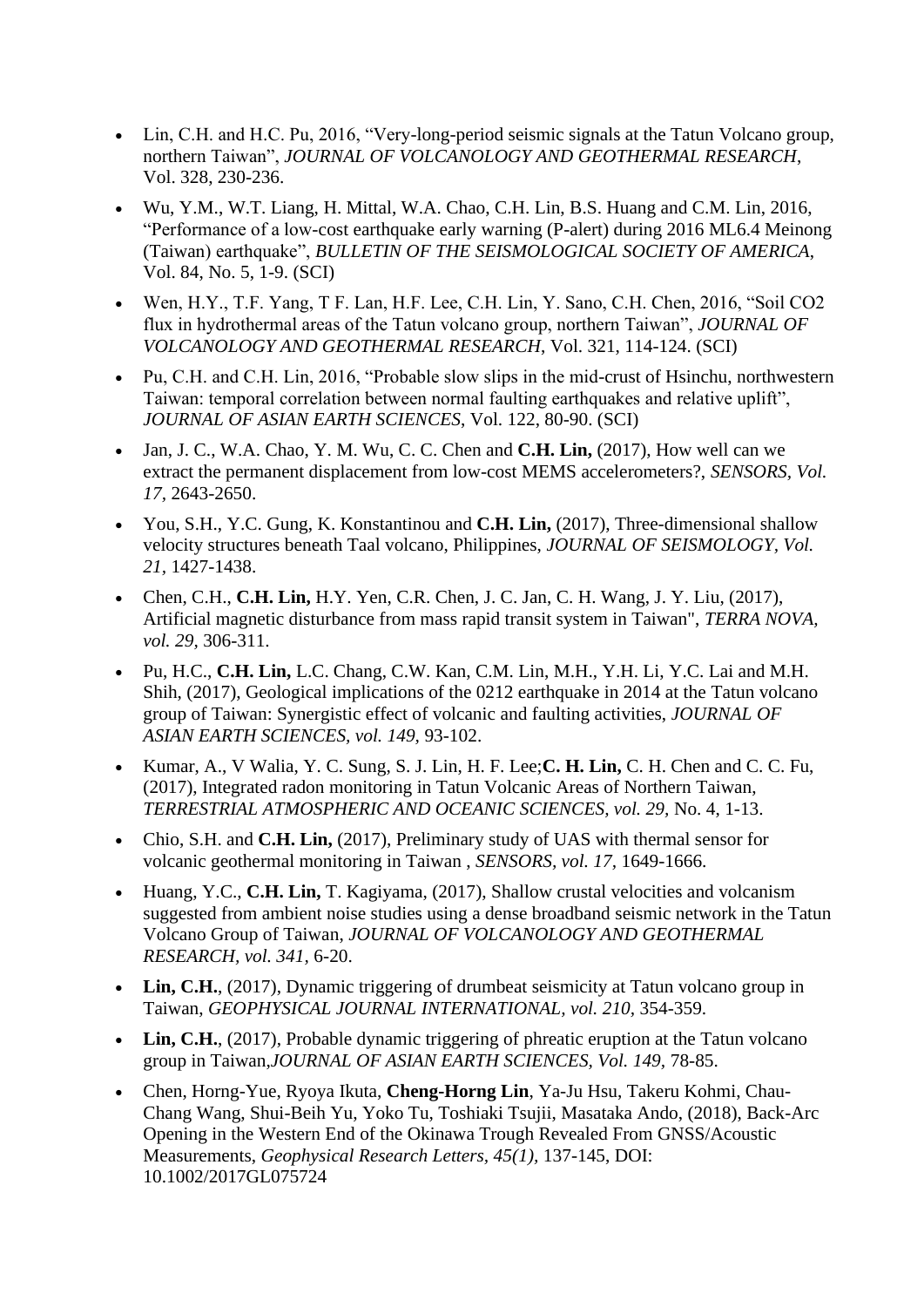- Kumar, Arvind, Vivek Walia, Yi-Chun Sung, Shih-Jung Lin, Hasio-Fen Lee, **Cheng-Horng Lin,** Ching-Chou Fu, Cheng-Hong Chen, (2018), Integrated radon monitoring in Tatun Volcanic Areas of Northern Taiwan, *TERRESTRIAL ATMOSPHERIC AND OCEANIC SCIENCES, 29(3),* 261-273, DOI: 10.3319/TAO.2017.10.06.02
- Jan, J.-C., H.-H. Huang\*, Y.-M. Wu, C.-C. Chen, and **C.-H. Lin** (2018), Near real-time estimates on earthquake rupture directivity using near-field ground motion data from a dense low-cost seismic network, *Geophys. Res. Lett., 45(15),* 7496-7503. doi:10.1029/2018GL078262
- **Lin, C. H.**, Y. C. Lai, M. H. Shih, H. C. Pu, and S. J. Lee, (2018), Seismic Detection of a Magma Reservoir beneath Turtle Island of Taiwan by S-Wave Shadows and Reflections, *SCIENTIFIC REPORTS, 8(1),* 16401. doi: 10.1038/s41598-018-34596-0.
- Shih, M.H., **C.H. Lin\***, H.C. Pu, Y.C. Lai and H.F. Lee, (2018), A West-dipping seismogenic boundary beneath the Chia-yi area of Taiwan, *TERRESTRIAL ATMOSPHERIC AND OCEANIC SCIENCES, 29(5),* 1-10. doi:10.3319/TAO.2018.05.17.01
- **Lin, C.H.,** Y.C. Lai, M.H. Shih, C.J. Lin, J.S. Ku and H.C. Pu, (2018), Extremely similar volcano sounds from two separated fumaroles at the Tatun volcano group in Taiwan, *SEISMOLOGICAL RESEARCH LETTERS, 89(6),* 2347-2353. doi: 10.1785/0220180090
- Lai, Y.C., **C.H. Lin\***, M.H. Shih, H.F. Lee, C.S. Ku, C.J. Lin and H.C. Pu, (2018), Interface geometry of potential mega-thrust earthquakes beneath the westernmost Ryukyu subduction system, *TERRESTRIAL ATMOSPHERIC AND OCEANIC SCIENCES, 29(4),* 405-415. doi:10.3319/TAO.2018.01.22.02
- Chen, C.R. J.Y. Liu, C.H. Chen, T.Y. Wu, H.Y. Yen, S. Wen, B.S. Haung, **C.H. Lin**, C.M. Lin and H.H. Hsieh, (2019), Co-seismic geomagnatic fluctions and atmospheric disturbances during the 2018 M6.2 Hualien earthquake, *TERRESTRIAL ATMOSPHERIC AND OCEANIC SCIENCES, 30(3)*, 449-465. doi: 10.3319/ TAO.2019.03.11.01
- Tang, C.C., L.C. Linm Y. Luo, S. Liu, R. Xu and **C.H. Lin**, (2019), Possible earth-tidal modulations of early aftershocks in southern Taiwan, *Bull. Seism. Soc. Am., 109(4)*, 1571- 1577. doi: 10.1785/0120170381
- Fu, C.H., L.C. Lee, V. Valia, C.H.Chen, C.H. Lin and D. Ouzounov, (2019), Gamma-ray and radon anomalies in northern Taiwan as a possible pre-earthquake indicator around the plate boundary, *GEOFLUIDS*, *1*, 1-14. doi: 10.1155/2019/4734513
- Pu, H.C., **C.H. Lin**, Y.J. Hsu, Y.C. Lai, M.H. Shih, M. Murase and L.C. Chang, (2019), Volcano-hydrothermal inflation revealed through spatial variation in stress field in Tatun Volcano Group, Northern Taiwan, *Journal of volcanology Geothermal Research. 390,* doi: 10.1016/j.jvolgeores.2019.106712
- **Lin, C.H.**, Y.C. Lai, M.H. Shih, C.J. Lin, J.S. Ku and Y.C. Huang, 2019, A major hydrothermal reservoir underneath the Tatun volcano group of Taiwan: Clues from a dense linear geophone array, *PURE AND APPLIED GEOPHYSICS*, doi: 10.1007/s00024-019- 02396-w
- Lin, C.H., M.H. Shih and Y.C. Lai, (2020), A strong seismic reflector in the mantle wedge above the Ryukyu subduction system beneath northern Taiwan, *SEISMOLOGICAL RESEARCH LETTERS, 91(1),* doi: 10.1785/0220190174